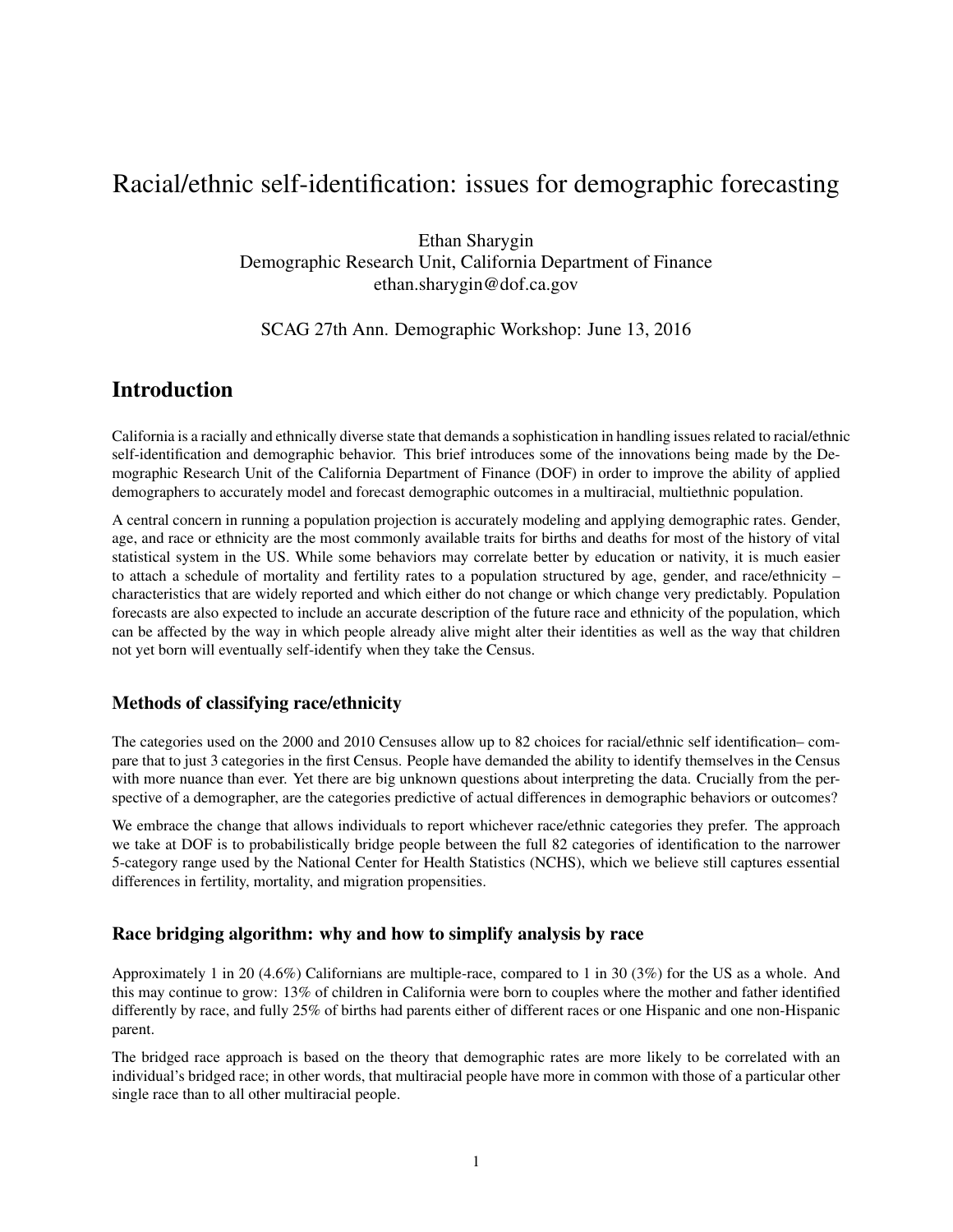



Source: California Department of Public Health, various years; author's calculations.

For example, how would one assess the likelihood of a 33 year old woman in LA county giving birth? We could look only at her location and age, or we could investigate other traits available in both the Census and the vital records, such as race/ethnicity. We find in the Census that she identified as non Hispanic and "American Indian (AI), Black, and Native Hawaiian or other Pacific Islander (NHPI)". We then check a third data source to see how often people of this mixed race background who are similar on the basis of age, sex, and geography reported using the 5-category race range.<sup>1</sup> Perhaps such a woman would have identified only as Black if given the old style Census form, and they would have been assigned the age specific fertility rates modeled by the previous outcomes for Black women in the forecast.

There are two drawbacks to the NCHS approach. Unfortunately, the model that NCHS uses is calibrated to data from 2001, and has not been updated since that time. Also, the NCHS approach identifies only the most likely single race that multi race individuals would choose and reassigns them to that single race when calculating mortality and fertility rates. To address some of the issues, the DOF forecast model considers not only the most likely category but the actual probability of reporting each category – which could hypothetically be something like 75% Black, 15% AI, 10% NHPI. We would then randomly draw a number between 1 and 100, and use that number to choose one of those categories. Rather than replacing a person's race in our projections dataset, we add the selected bridged race as an additional trait that is only used for analyzing mortality, fertility, and migration.

#### Determining child race from mother's traits

Since 2000, California has followed NCHS practice of reporting births according to the race of the mother. A child is not explicitly assigned to a race until time of death. Before that, the race of the child was determined according to various normative coding schemes that combined information on the mother and father. However, in the last 5 years, the proportion of records missing fathers' traits has been growing, and father's race/ethnicity has been missing from over 10% of birth records in California as of 2012. While the combined mother and father approach remains tenable after father's data are imputed, there are other problems. For example, basing child race on both parents' traits has results in vast over-estimation of the size of the multi-racial population, since in reality many children whose parents are from different racial/ethnic backgrounds in fact do not self-identify as multi-racial.

<sup>&</sup>lt;sup>1</sup>The Minnesota Population Center has taken the NCHS model and produced Stata computer code to perform the race bridging on microdata files with the requisite covariates.